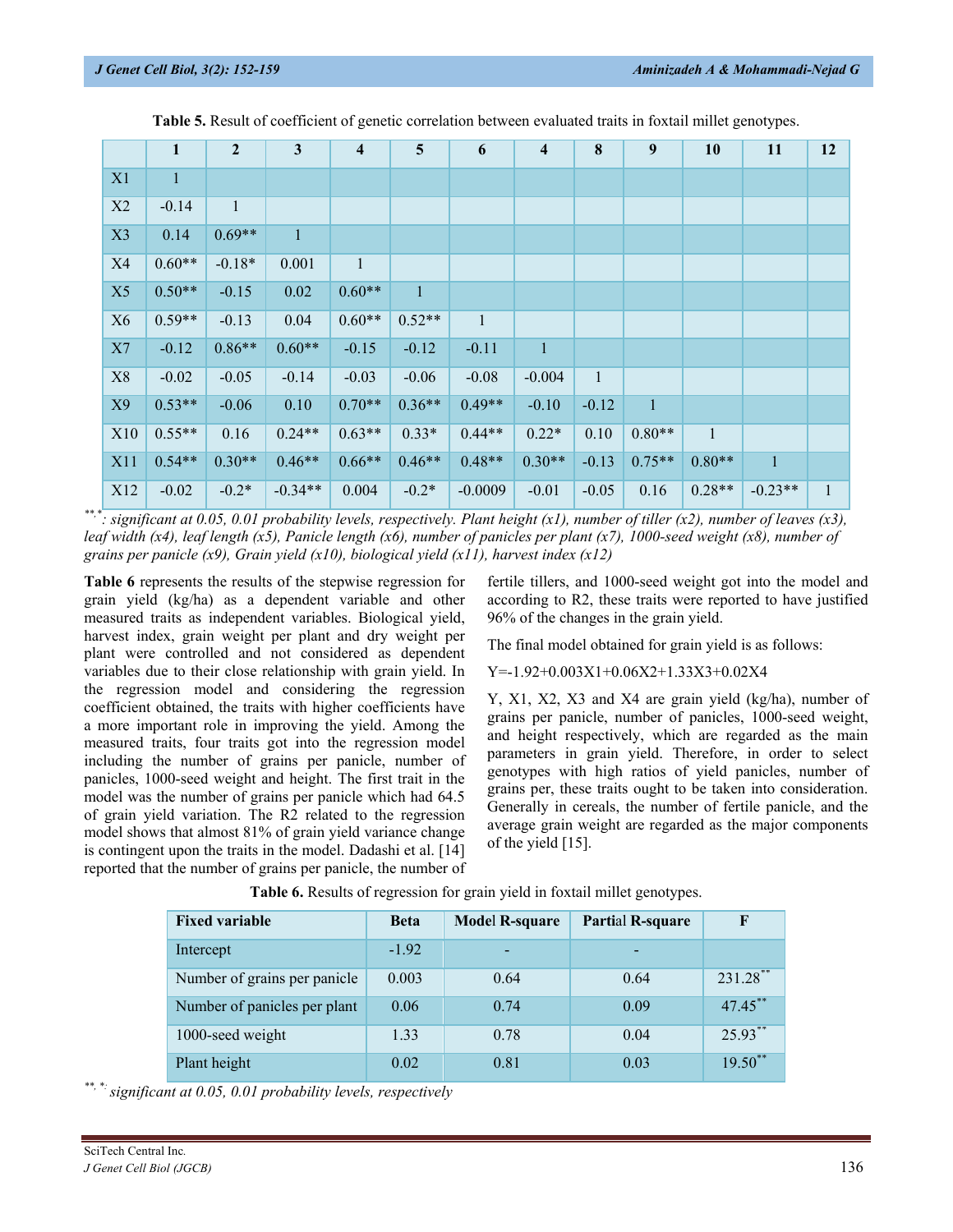In order to cluster the genotypes under question, cluster analysis was used through UPGMA applying a Euclidean distance matrix. The tree diagram obtained from cluster analysis **(Figure 1)** shows five genotype groups containing 65, 55, 4, 5 and 1 genotypes. The genotypes in group 1 were almost average in most of their traits. Comparison of the characteristics of the genotypes of these groups showed that the mean of the most of the traits related to group 2 genotypes was lower than the total mean and the mean of the traits related to group 3 was higher than that of the total. The genotypes of the group 3 have a great potential regarding their grain yield, biological yield and height. The Bastan cultivar with high grain and biological yields also belong this group. This is while the genotypes belonging to this group are somehow week regarding these traits. Therefore, if programs are about to improve grain and biological yields, selecting from group 3 may be a proper choice. Group 4 genotypes are very close to those of group 3 considering most of their traits and had the highest rates regarding 1000 seed weight and harvest index traits. Group 5 contained only 1 genotype, which had a high rate regarding most of the traits. It was reported that cluster analysis using Ward method put the different barley genotypes in 4 groups at normal conditions and 3 at drought stress.